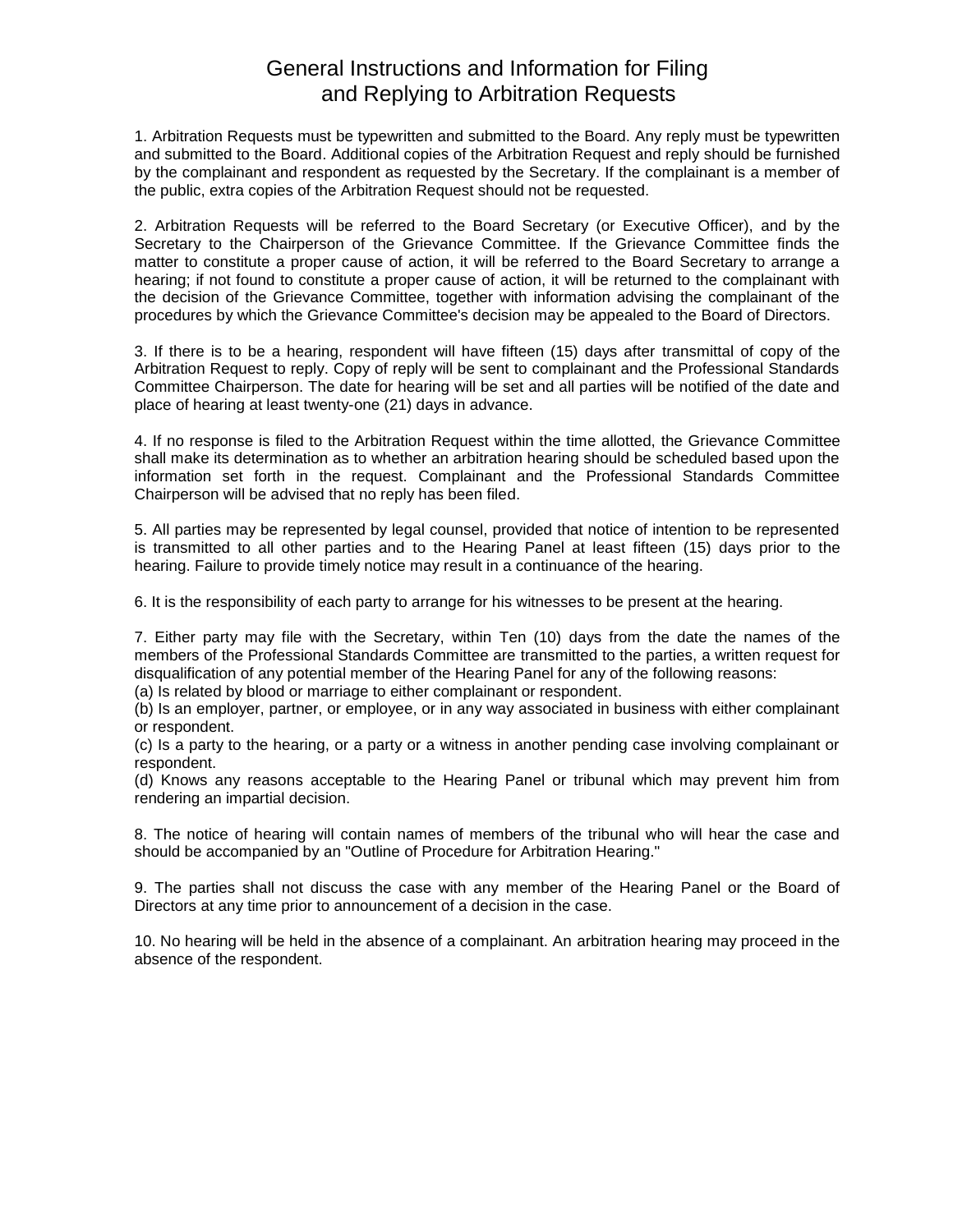Idaho Assocation of REALTORS®

| 10116 W<br>Overland Rd. | Boise. |       |     |
|-------------------------|--------|-------|-----|
| Address                 | تالات  | State | Zip |

## **Request and Agreement to Arbitrate**

- (1) The undersigned, by becoming and remaining a member of the Idaho Assocation of REALTORS® (or Participant in its MLS), has previously consented to arbitration through the Board under its rules and regulations.
- (2) I am informed that each person named below is a member in good standing of the Board (or Participant in its MLS), or was a member of said Board of REALTORS® at the time the dispute arose.
- (3) A dispute arising out of the real estate business as defined by Article 17 of the Code of Ethics exists between me (or my firm) and (list all persons and/or firms you wish to name as respondents to this arbitration):

Respondents only:

|              | REALTOR® Principal             |         |
|--------------|--------------------------------|---------|
| Name         |                                | Address |
|              |                                |         |
|              | REALTOR <sup>®</sup> Principal |         |
| Name         |                                | Address |
|              |                                |         |
| Name of Firm |                                | Address |

- NOTE: (Arbitration is generally conducted between REALTORS® (principals) or between firms comprised of REALTOR® principals. Naming a REALTOR® (principal) as respondent enables the complainant to know who will participate in the hearing from the respondent's firm; naming a firm may increase the likelihood of collecting any resulting award.)
- (4) There is due, unpaid and owing to me (or I retain) from the above-named persons the sum of **\$\_\_\_\_\_\_\_\_.** My claim is predicated upon the statement attached, marked Exhibit I and incorporated by reference into this application. The disputed funds are currently held by

Parties are strongly encouraged to provide any and all documents and evidence they intend to introduce during the hearing to the other party(ies) and to the association prior to the day of the hearing. Providing documents and evidence in advance can expedite the hearing process and prevent costly, unnecessary continuances.

(5) I request and consent to arbitration through the Board in accordance with its *Code of Ethics and Arbitration Manual* (alternatively, "in accordance with the professional standards procedures set forth in the bylaws of the Board"). I agree to abide by the arbitration award and, if I am the non-prevailing party, to, within ten (10) days following transmittal of the award, either (1) pay the award to the party(ies) named in the award or (2) deposit the funds with the Professional Standards Administrator to be held in an escrow or trust account maintained for this purpose. Failure to satisfy the award or to deposit the funds in the escrow or trust account within this time period may be considered a violation of a membership duty and may subject the member to disciplinary action at the discretion of the Board of Directors consistent with Section 53, The Award, *Code of Ethics and Arbitration Manual.*

In the event I do not comply with the arbitration award and it is necessary for any party to this arbitration to obtain judicial confirmation and enforcement of the arbitration award against me, I agree to pay the party obtaining such confirmation the costs and reasonable attorney's fees incurred in obtaining such confirmation and enforcement.

- (6) I enclose my check in the sum of **\$ 500.00** for the arbitration filing deposit.\*
- (7) I understand that I may be represented by legal counsel, and that I should give written notice no less than fifteen (15) days before the hearing of the name, address, and phone number of my attorney to all parties